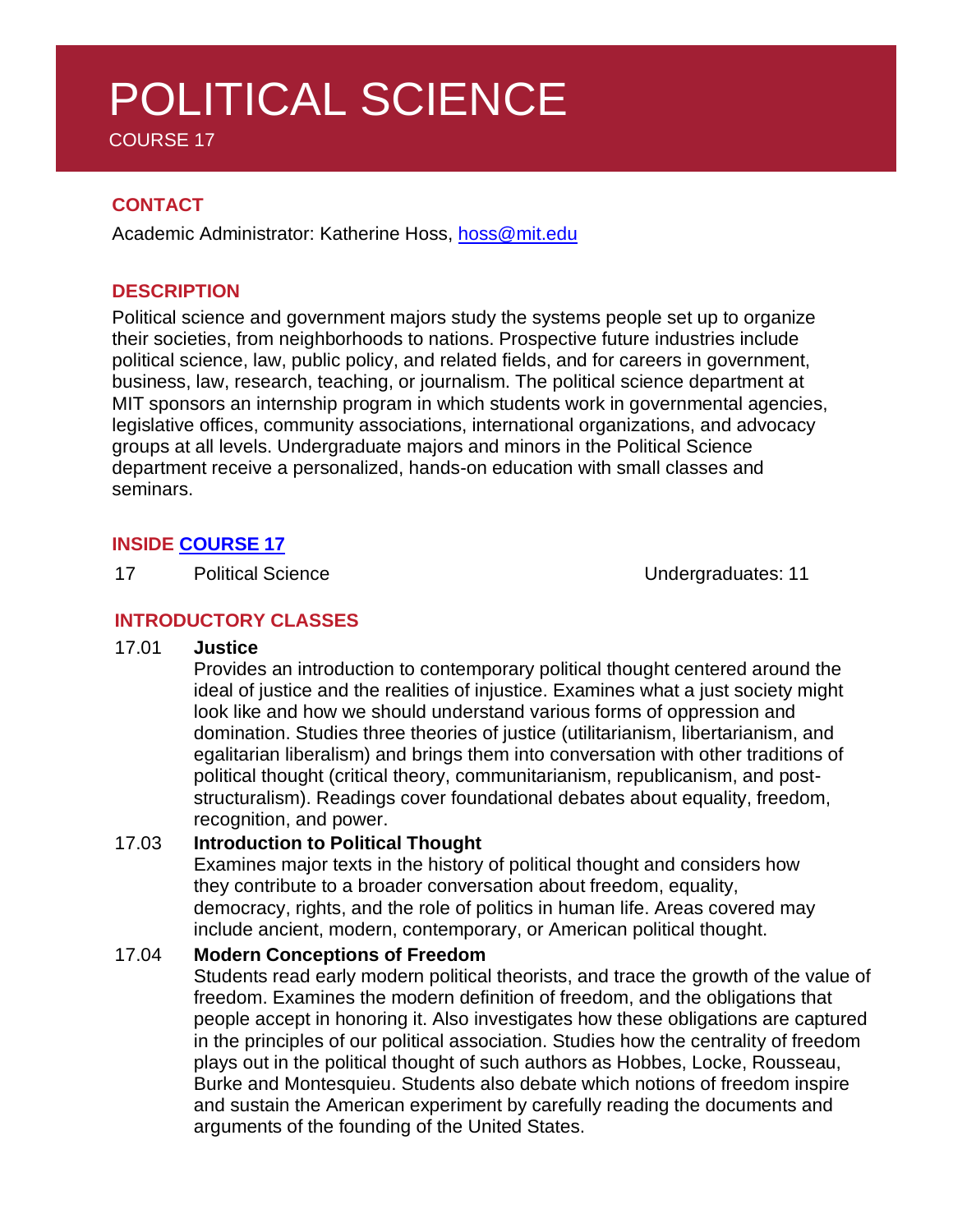# 17.05 **Humane Warfare: Ancient and Medieval Perspectives on Ethics in War**

Explores questions of justice and ethics in war by focusing on primary texts of premodern works of history, philosophy, literature, and Biblical interpretation. Readings from antiquity include Thucydides, Aristophanes, and Cicero. Examination of the Biblical tradition of just war, itself informed by the classical tradition, includes readings from early and Medieval Christian and Islamic thinkers and proceeds through the early Renaissance, with the beginning of a formalized doctrine of just war theory. Readings about current ethical dilemmas of war are discussed throughout and are given sustained attention at the end of the term.

# 17.30 **Making Public Policy**

Examines how the struggle among competing advocates shapes the outputs of government. Considers how conditions become problems for government to solve, why some political arguments are more persuasive than others, why some policy tools are preferred over others, and whether policies achieve their goals. Investigates the interactions among elected officials, think tanks, interest groups, the media, and the public in controversies over global warming, urban sprawl, Social Security, health care, education, and other issues.

## 17.40 **American Foreign Policy: Past, Present and Future**

Reasons for America's past wars and interventions. Consequences of American policies. Evaluation of these consequences for the US and the world. History covered includes World Wars I and II, the Korean and Indochina wars, the Cuban Missile Crisis and current conflicts, including those in in Iraq and Afghanistan, and against al Qaeda.

### 17.46 **US National Security Policy**

Provides a comprehensive introduction to the making of US foreign and national security policy. Examines the laws that guide policy-making, studies the actors and organizations involved in the inter-agency process, and explores how interaction between the executive, legislative, and judicial branches shapes policy development and implementation. Students acquire practical experience through policy writing and a crisis simulation. Designed for students interested in international relations, security, and public policy.

#### 17.50 **Introduction to Comparative Politics**

Examines why democracy emerges and survives in some countries rather than in others; how political institutions affect economic development; and how American politics compares to that of other countries. Reviews economic, cultural, and institutional explanations for political outcomes. Includes case studies of politics in several countries. Assignments include several papers of varying lengths and extensive structured and unstructured class participation.

# **COURSE17-FRIENDLY UROP [LABS](https://polisci.mit.edu/research)**

| Political Methodology Lab                                                    | Political Experiments Research Lab (PERL) |
|------------------------------------------------------------------------------|-------------------------------------------|
| MIT Election Data and Science Lab (MEDSL) Poverty, Violence, and Development |                                           |
| MIT Governance Lab                                                           | <b>Working Group</b>                      |